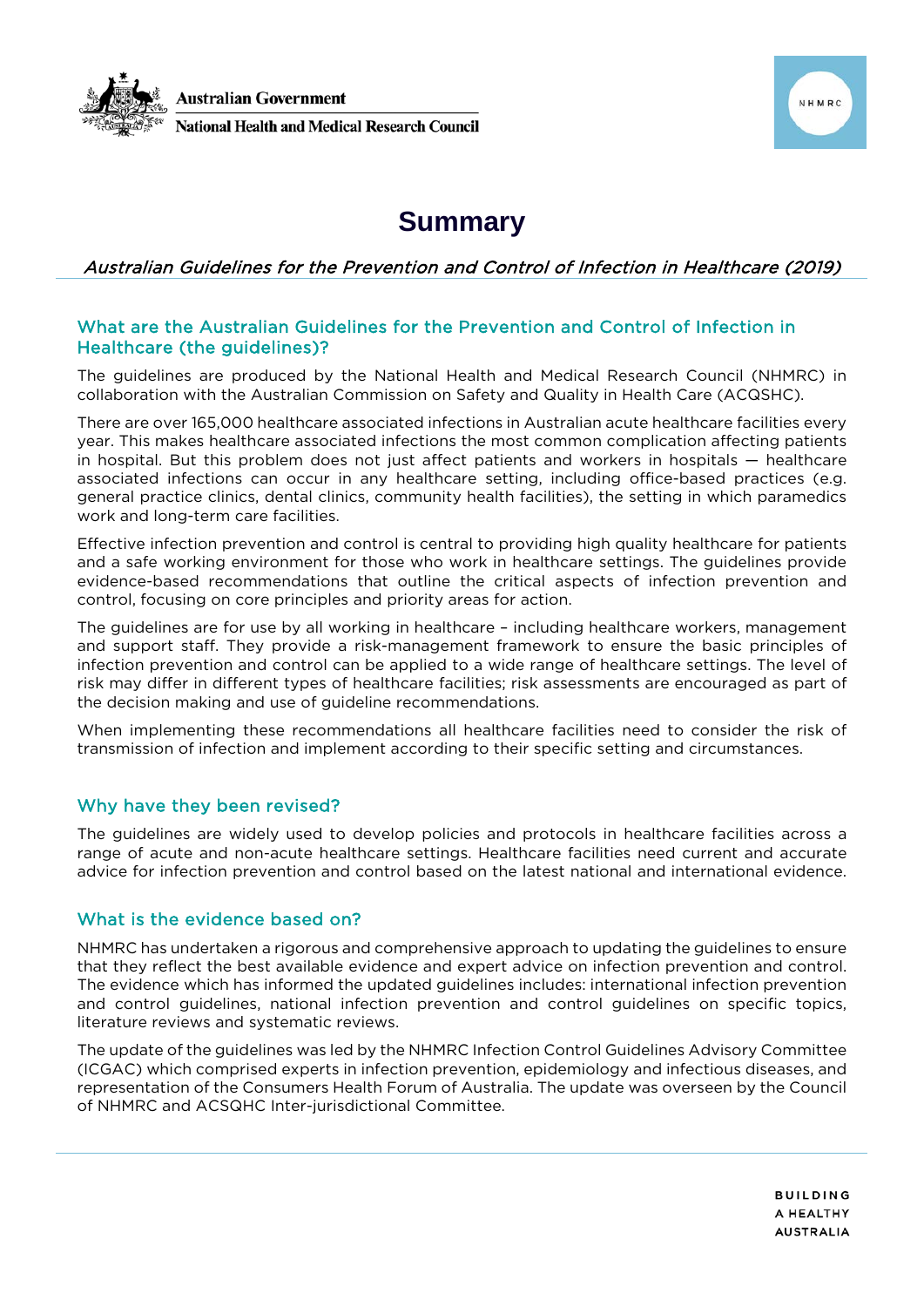

## What has changed in the 2019 update of the Guidelines?

#### Infection prevention and control basics

Many infection prevention and control practices are well-established and supported by empirical evidence and/or expert advice; and work, health and safety principles that are sometimes articulated in state and territory or Commonwealth legislation. Guidance on these practices, such as hand hygiene and the wearing of personal protective equipment, has been updated where necessary to reflect any new national and international evidence.

## A patient-centred approach

The guidelines have an improved focus on involving patients and their carers in infection prevention and control. Patients need to be sufficiently informed to be able to participate in reducing the risk of transmission of infectious agents. Healthcare workers should ensure that patients are involved in hand hygiene and offer the opportunity to clean their hands when appropriate, as well as be suitably empowered to ask their healthcare provider if they have performed hand hygiene prior to and after their clinical care episode.

## Emerging disinfection methods

Since the release of the 2010 guidelines, new technologies have emerged or undergone further development including novel modes of disinfection and the use of antimicrobial surfaces. Systematic reviews were undertaken by independent reviewers to assess the evidence on these practices and NHMRC used the results to inform new recommendations in the guidelines. The overarching finding was that there is not yet enough high quality evidence on the efficacy of hydrogen peroxide vapour, ultra-violet light or antimicrobial surfaces to support their routine use for infection prevention and control in Australian healthcare facilities.

The use of hydrogen peroxide vapour and ultra-violet light may be considered in high-risk settings and during outbreaks when other disinfection options have been exhausted.

If emerging disinfectants are already being used in healthcare facilities, it is advised that they should always be used in addition to standard cleaning practices.

#### Antimicrobial resistance

Antimicrobial resistance has been identified by the World Health Organization as a key global public health priority requiring urgent action. The guidelines provide updated information and evidence on the management of multi-resistant organisms (MROs) in healthcare facilities, including the use of surveillance systems to record the presence of all MROs.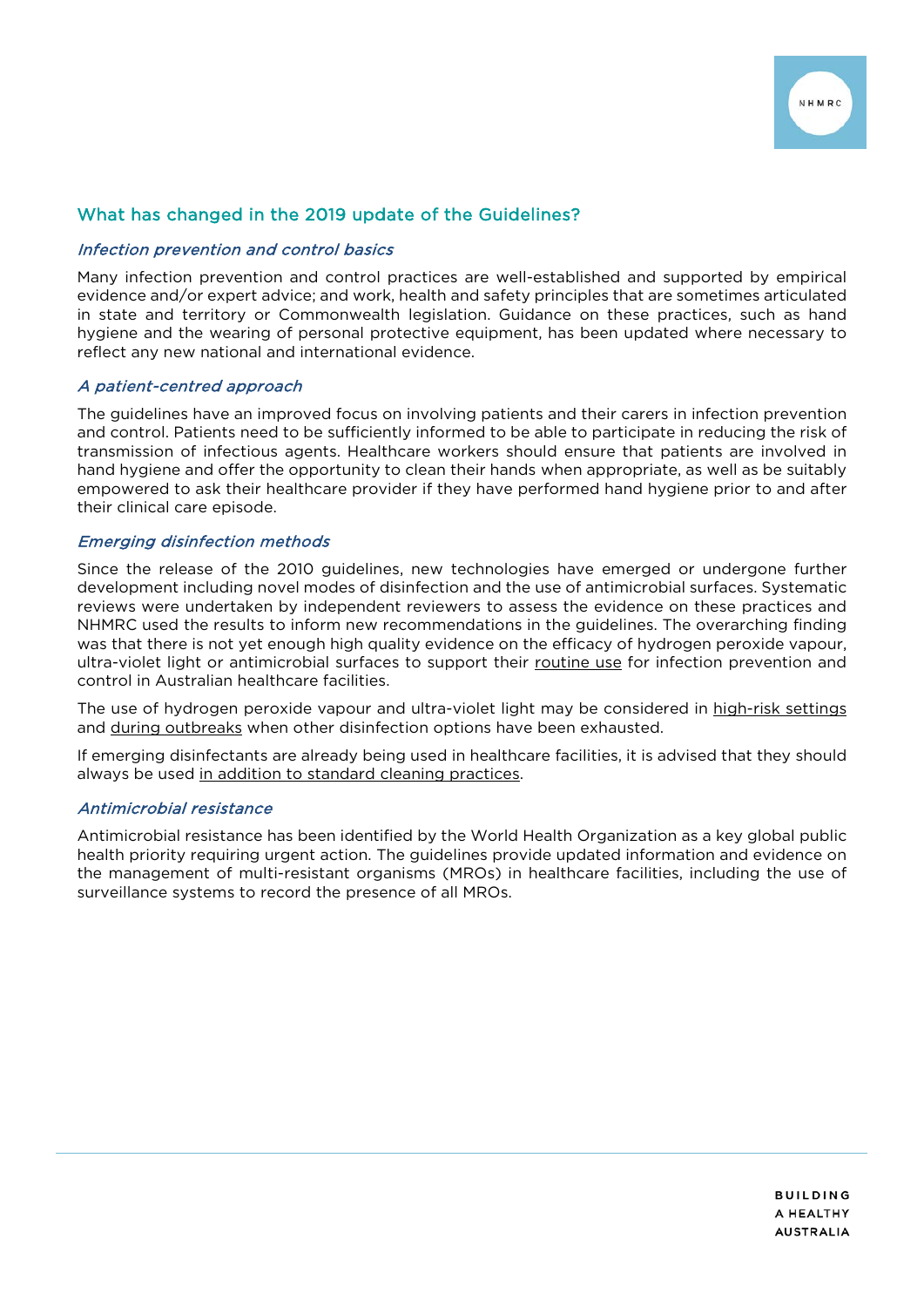

## Replacement of Peripheral Intravenous Catheters (PIVCs)

Invasive medical devices are a common source of healthcare associated infections and provide a route for infectious agents to enter the body. They should only be used when clinically indicated.

Healthcare facility policies on the replacement of PIVCs should be based on a formal risk assessment. The guidelines advise that in considering the risk assessment, healthcare facilities may routinely follow one of the following two options for adults:

- Option 1: Replace a PIVC every 72 hours
- Option 2: Replace a PIVC based on clinical indication.

PIVCs should not be routinely replaced in neonates and children.

#### Clinical handover

Patient safety and communication between healthcare workers can be maximised when effective clinical handover processes are in place. The guidelines advise healthcare facilities to develop and implement a structured system for clinical handover, including documented policies and protocols.

## **Chlorhexidine**

Chlorhexidine is an antiseptic antibacterial agent which is widely used in healthcare facilities, general practice and aged care settings. Skin cleansing with chlorhexidine plays an important role in reducing the incidence of healthcare associated infections.

The guidelines provide specific advice on the importance of using chlorhexidine appropriately and only when clinically indicated, as this can assist in preventing chlorhexidine resistance and adverse reactions. The guidelines also advise that any adverse reactions to chlorhexidine should be maintained in an organisational risk register and reported to the Therapeutic Goods Administration.

#### Immunisations for healthcare workers

Vaccination not only protects individuals, but also protects others in the community by increasing the overall level of immunity in the population and thereby minimising the spread of infection. The guidelines recommend that healthcare workers are vaccinated in accordance with the recommendations in the *[Australian Immunisation Handbook.](https://immunisationhandbook.health.gov.au/)*

#### Norovirus

Norovirus is the most frequently occurring cause of community-acquired acute gastroenteritis in people of all ages. It is one of the most common causes of outbreaks in healthcare settings, affecting both long-term care facilities and acute care hospitals.

The guidelines advise healthcare workers to adhere to exclusion periods and remain away from work until 48 hours after symptom resolution. Rather than closing an entire ward or unit to manage an outbreak of norovirus in a healthcare facility, it may be more efficient to control an outbreak by grouping similarly symptomatic patients in bays. If taken, this approach needs to be implemented promptly and early (within three days of the first case becoming ill) in combination with adequate infection control strategies.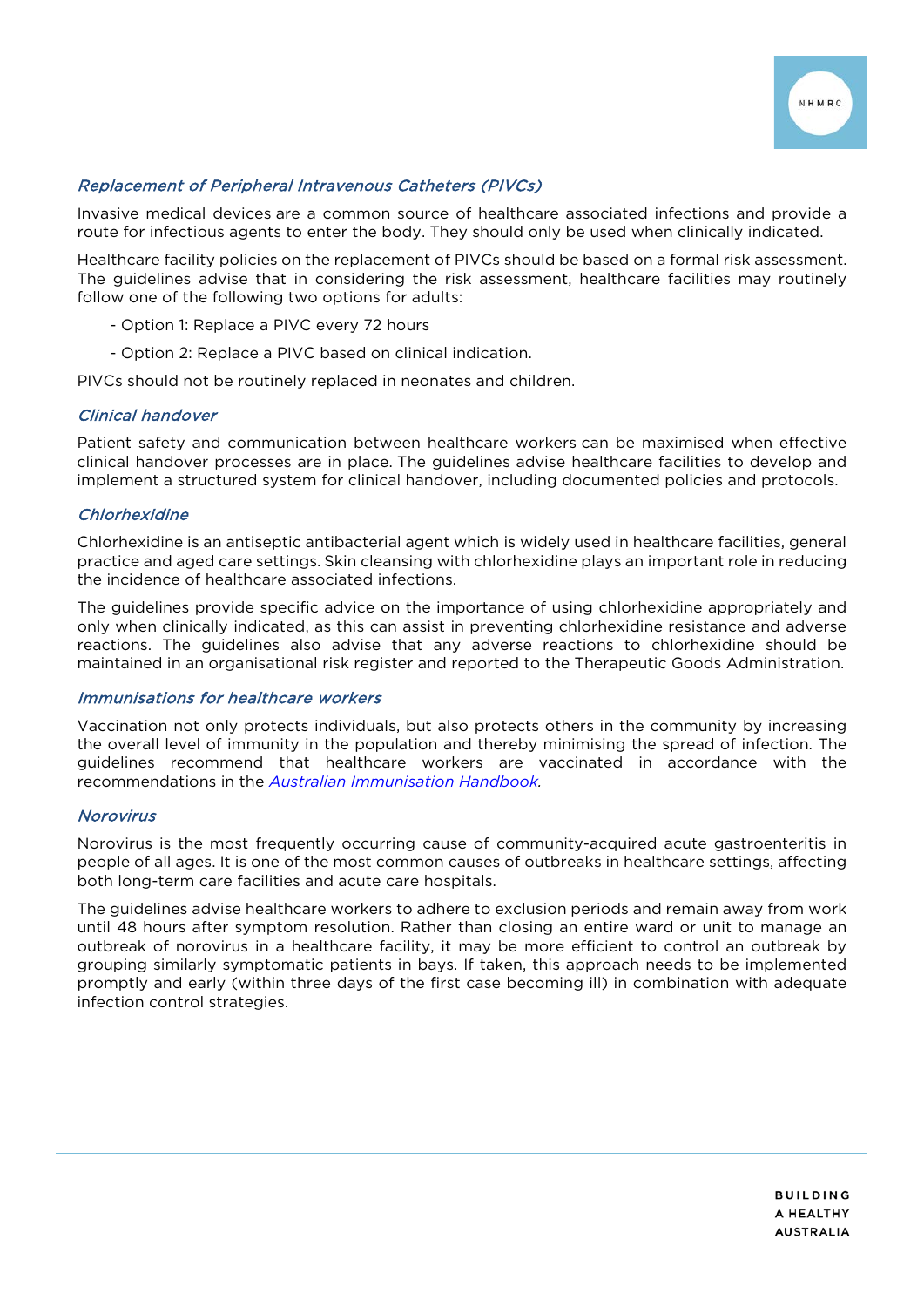

## Therapeutic Goods Administration (TGA)-listed hard surface disinfectants

The guidelines recommend the use of TGA-listed hospital-grade disinfectants with specific claims for the disinfection of hard surfaces in healthcare facilities.

This change reflects reduced regulation for hard surface disinfectants which have been implemented by TGA. The streamlining of the regulatory pathway has resulted in changes to terminology and requirements of entry:

- Hard surface disinfectants which were previously 'listed' (hospital grade without specific claims) are now ['exempt'](https://www.tga.gov.au/future-regulation-low-risk-products#exempt-goods) from the requirements of entry in the ARTG.
- Hard surface disinfectants which were previously 'registered' (hospital grade with specific claims) are now 'listed' other therapeutics goods (OTG).

In addition, TGO 54 (Standard for Disinfectants and Sterilants) was superseded by TGO 104 (Standard for Disinfectants and Sanitary Products) on 1 April 2019.

#### 'Living Guidelines'

For these guidelines, NHMRC has piloted MAGICapp, an online platform that allows for the creation of a 'living' document that can be updated easily and accessed offline on a range of devices. The Guidelines have retained their three part structure, with a few minor changes to improve usability and streamline content including the creation of Appendices where all risk-management case studies and supplementary information are now contained.

## **GRADE**

j

In applying a structured process for considering the body of evidence relevant to the review guestions, FORM<sup>[1](#page-3-0)</sup> was applied in [2](#page-3-1)010 whereas GRADE<sup>2</sup> has been applied for the 2019 guidelines. A transparent and consistent approach was implemented to manage the transition of the 2010 recommendations into the updated format, ensuring the supporting evidence, expert decisions and strength of recommendation were appropriate.

<span id="page-3-0"></span><sup>&</sup>lt;sup>1</sup> FORM: An Australian method for formulating and grading recommendations in evidence-based clinical guidelines. BMC Medical Research Methodology 2011, 11:23; recommendations rated as A, B, C or D.

<span id="page-3-1"></span><sup>&</sup>lt;sup>2</sup> NHMRC developed guidelines are now using [GRADE](http://www.gradeworkinggroup.org/) (Grading of Recommendations, Assessment, Development and Evaluation), an internationally recognised approach to rate the quality of the evidence and the strength of recommendations; recommendations are either 'strong' or 'weak'.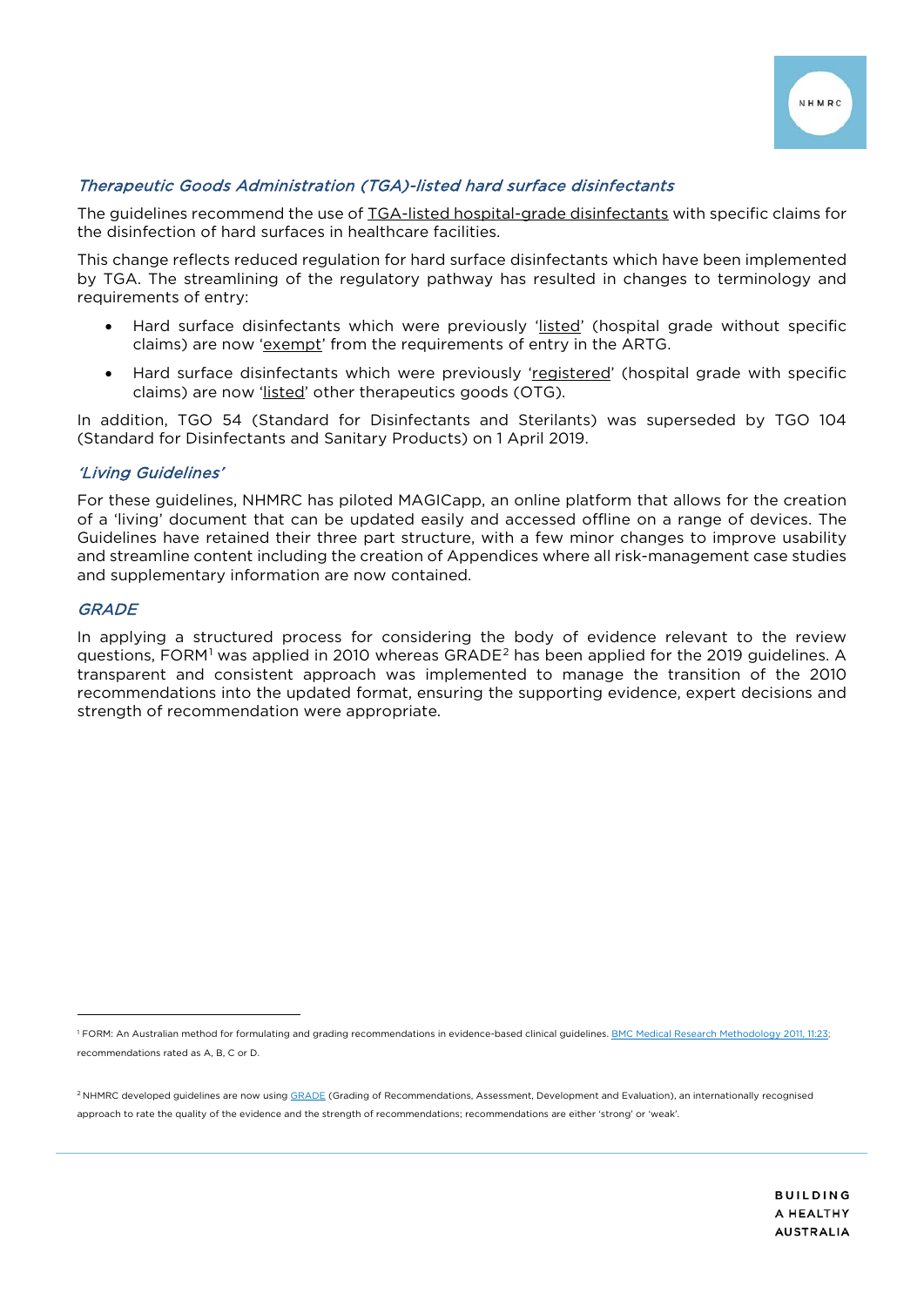

# What are the Guideline recommendations, statutory requirements and practice statements?

| <b>Hand Hygiene</b>         |                                                                                                                                                                                                                                                                                                                                                                                                                                                                                                                                                                                   |
|-----------------------------|-----------------------------------------------------------------------------------------------------------------------------------------------------------------------------------------------------------------------------------------------------------------------------------------------------------------------------------------------------------------------------------------------------------------------------------------------------------------------------------------------------------------------------------------------------------------------------------|
| 1.Recommendation            | It is recommended that routine hand hygiene is performed:<br>before touching a patient<br>$\bullet$<br>before a procedure<br>$\bullet$<br>after a procedure or body substance exposure risk<br>$\bullet$<br>after touching a patient<br>$\bullet$<br>after touching a patient's surroundings.<br>$\bullet$<br>Hand hygiene must also be performed before putting on<br>gloves and after the removal of gloves.                                                                                                                                                                    |
| 2. Practice Statement       | It is good practice for patients to perform hand hygiene<br>and be educated about the benefits of hand hygiene for<br>infection prevention and control.<br>Patients should be involved in hand hygiene and offered the<br>opportunity to clean their hands when appropriate,<br>including before meals and after using the toilet, commode or<br>bedpan/urinal. Patient preferences for hand hygiene products<br>may differ, and they should be provided with the option of<br>alcohol-based hand rubs, hand wipes or access to hand wash<br>basins, based on any specific needs. |
| 3. Recommendation           | It is recommended that alcohol-based hand rubs that<br>contain between 60% and 80% v/v ethanol or equivalent<br>should be used for all routine hand hygiene practices.                                                                                                                                                                                                                                                                                                                                                                                                            |
| 4. Statutory<br>Requirement | It is good practice that alcohol-based hand rubs that meet<br>the requirements of European Standard EN 1500 are used<br>for all routine hand hygiene practices.<br>Note: This advice aligns with mandatory requirements as set<br>by Australia's Therapeutic Goods Administration regarding<br>testing standards for bactericidal effect (Therapeutic Goods<br>Act 1989).                                                                                                                                                                                                         |
| 5. Recommendation           | It is recommended that soap and water should be used for<br>hand hygiene when hands are visibly soiled.                                                                                                                                                                                                                                                                                                                                                                                                                                                                           |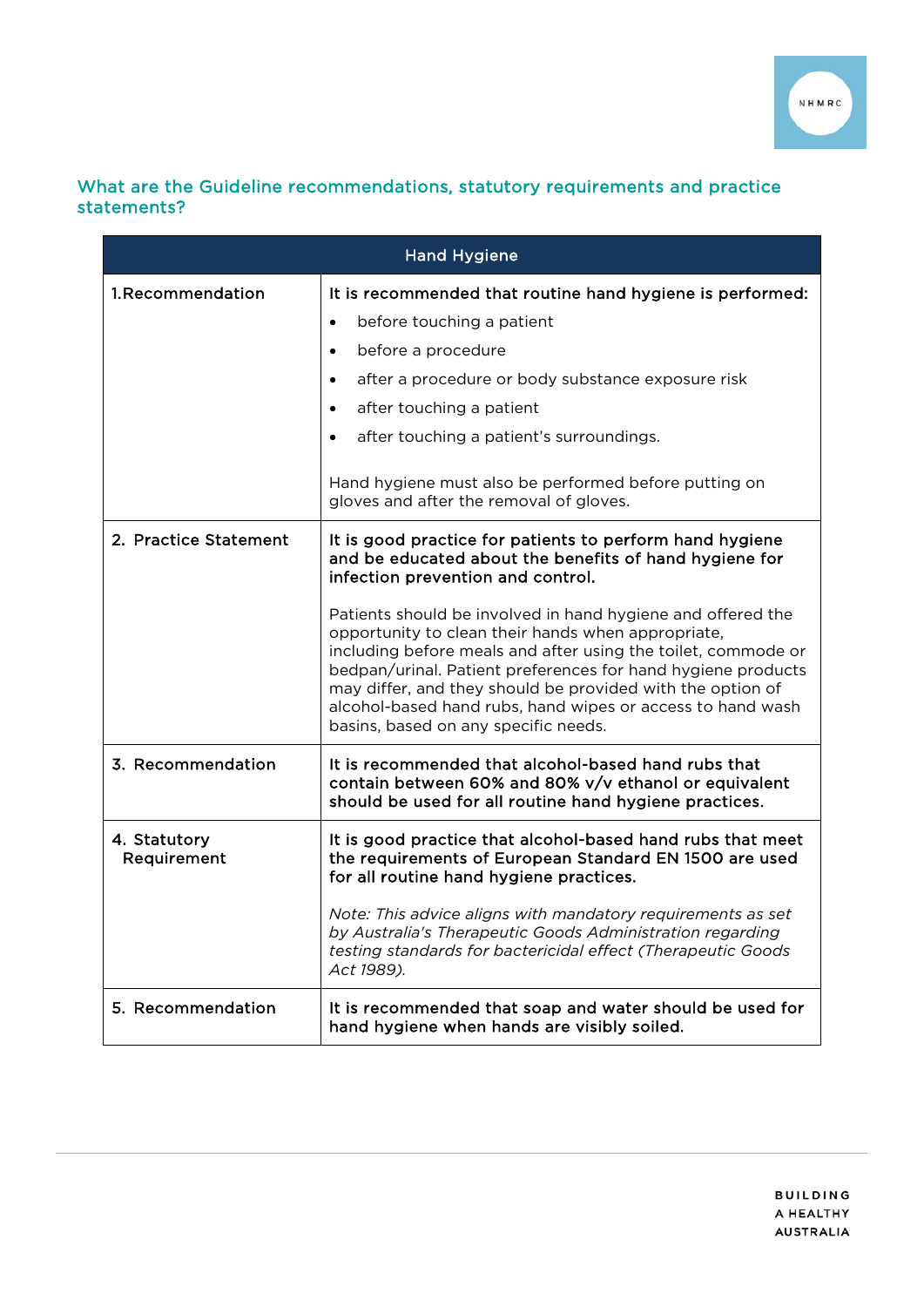

| <b>Hand Hygiene</b>         |                                                                                                                                                                                                                                                                                                                                                                        |
|-----------------------------|------------------------------------------------------------------------------------------------------------------------------------------------------------------------------------------------------------------------------------------------------------------------------------------------------------------------------------------------------------------------|
| 6. Recommendation           | It is suggested that hand hygiene is performed in the<br>presence of known or suspected Clostridium difficile and<br>non-enveloped viruses such as norovirus as follows:                                                                                                                                                                                               |
|                             | If gloves have not been worn, if gloves have been<br>breached or if there is visible contamination of the hands<br>despite glove use, use soap and water to facilitate the<br>mechanical removal of spores. After washing, hands<br>should be dried thoroughly with a single-use towel.                                                                                |
|                             | If gloves have been worn, a lower density of<br>$\bullet$<br>contamination of the hands would be expected and<br>alcohol-based hand rub remains the agent of choice for<br>hand hygiene.                                                                                                                                                                               |
| <b>Handling of Sharps</b>   |                                                                                                                                                                                                                                                                                                                                                                        |
| 7. Statutory<br>Requirement | It is good practice to follow safe sharp handling practices<br>including:                                                                                                                                                                                                                                                                                              |
|                             | not passing sharps directly from hand to hand                                                                                                                                                                                                                                                                                                                          |
|                             | keep handling to a minimum<br>$\bullet$                                                                                                                                                                                                                                                                                                                                |
|                             | not recapping, bending or breaking needles after use.<br>$\bullet$                                                                                                                                                                                                                                                                                                     |
|                             | Note: This advice reflects best practice as advised by expert<br>consensus and available evidence. Healthcare workers must<br>also consider relevant state or territory legislation that<br>controls the management of clinical and related waste<br>(including sharps) and Commonwealth workplace health and<br>safety legislation (Work Health and Safety Act 2011). |
| 8. Practice Statement       | It is good practice to dispose of single-use sharps<br>immediately into an approved sharps container at the<br>point-of-use.                                                                                                                                                                                                                                           |
|                             | The person who has used the single-use sharp must be<br>responsible for its immediate safe disposal. Sharps containers<br>must not be filled above the mark that indicates the maximum<br>fill level.                                                                                                                                                                  |
|                             | Routine management of the physical environment (cleaning and disinfecting)                                                                                                                                                                                                                                                                                             |
| 9. Practice Statement       | It is good practice to routinely clean surfaces as follows:                                                                                                                                                                                                                                                                                                            |
|                             | Clean frequently touched surfaces with detergent solution<br>at least daily, when visibly soiled and after every known<br>contamination.                                                                                                                                                                                                                               |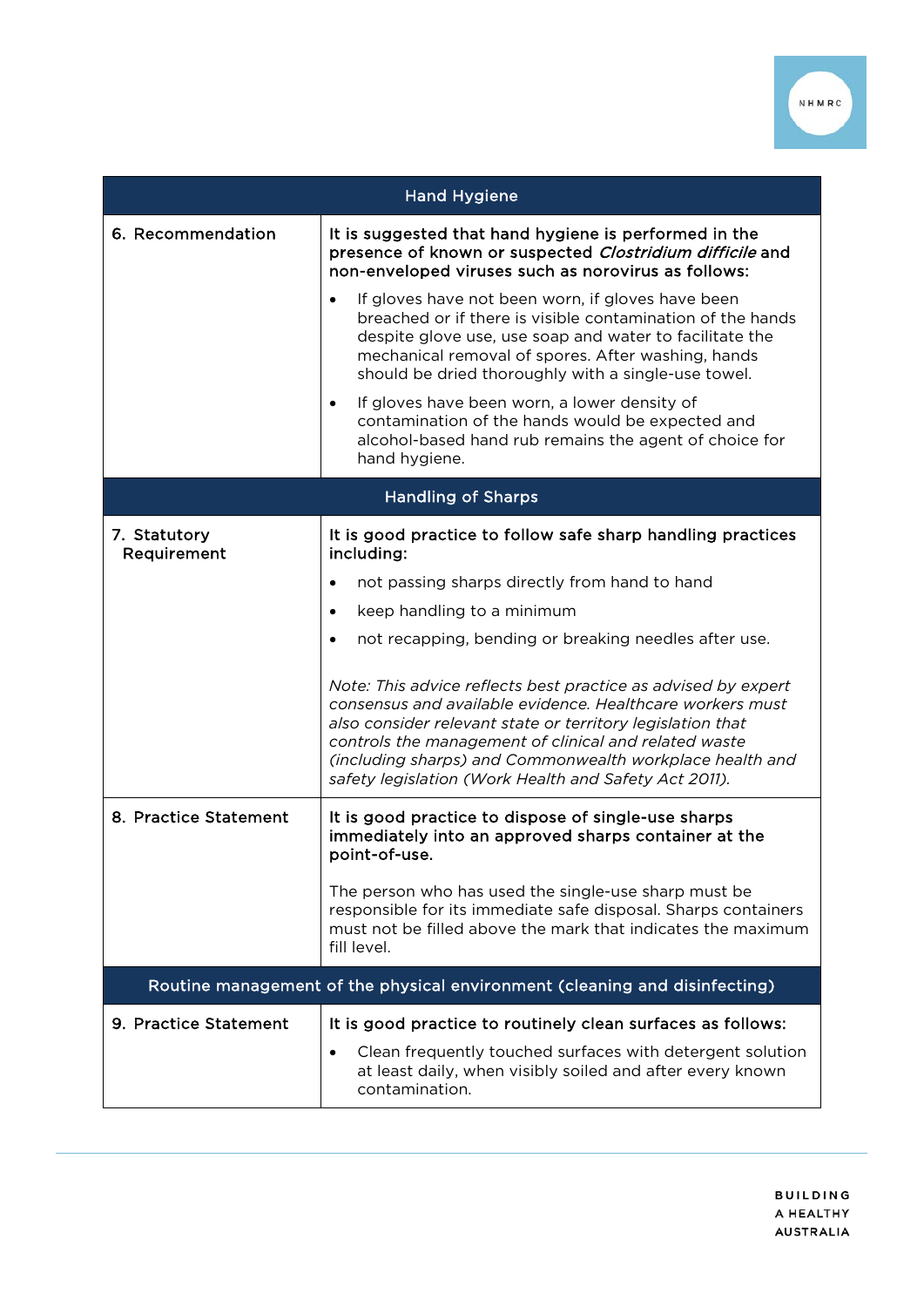

| <b>Hand Hygiene</b>           |                                                                                                                                                                                                                                                                                                                                                                                                                                          |
|-------------------------------|------------------------------------------------------------------------------------------------------------------------------------------------------------------------------------------------------------------------------------------------------------------------------------------------------------------------------------------------------------------------------------------------------------------------------------------|
|                               | Clean general surfaces and fittings when visibly soiled and<br>$\bullet$<br>immediately after spillage.                                                                                                                                                                                                                                                                                                                                  |
| <b>10. Practice Statement</b> | It is good practice for shared clinical equipment to be<br>cleaned with a detergent solution between patient uses,<br>and disinfected where indicated.                                                                                                                                                                                                                                                                                   |
|                               | Exceptions to this should be justified by risk assessment.                                                                                                                                                                                                                                                                                                                                                                               |
| 11. Practice Statement        | It is good practice that surface barriers are used to protect<br>clinical surfaces (including equipment) that are:                                                                                                                                                                                                                                                                                                                       |
|                               | touched frequently with gloved hands during the delivery<br>$\bullet$<br>of patient care                                                                                                                                                                                                                                                                                                                                                 |
|                               | likely to become contaminated with blood or body<br>$\bullet$<br>substances                                                                                                                                                                                                                                                                                                                                                              |
|                               | difficult to clean.<br>$\bullet$                                                                                                                                                                                                                                                                                                                                                                                                         |
|                               | Exceptions to this should be justified by risk<br>assessment. Equipment should be appropriately cleaned<br>between patients or uses, regardless of whether a surface<br>barrier has been used.                                                                                                                                                                                                                                           |
| 12. Recommendation            | It is suggested that site decontamination should occur<br>after spills of blood or other potentially infectious<br>materials.                                                                                                                                                                                                                                                                                                            |
|                               | Spills of blood or other potentially infectious materials should<br>be promptly cleaned as follows:                                                                                                                                                                                                                                                                                                                                      |
|                               | wear gloves and other personal protective<br>equipment appropriate to the task                                                                                                                                                                                                                                                                                                                                                           |
|                               | confine and contain spill, clean visible matter with<br>$\bullet$<br>disposable absorbent material and discard the used<br>cleaning materials in the appropriate waste container                                                                                                                                                                                                                                                         |
|                               | clean the spill area with a cloth or paper towels using<br>$\bullet$<br>detergent solution.                                                                                                                                                                                                                                                                                                                                              |
|                               | Use of Therapeutic Goods Administration-listed hospital-grade<br>disinfectants with specific claims or a chlorine-based product<br>such as sodium hypochlorite should be based on assessment of<br>risk of transmission of infectious agents from that spill (see<br>Section 3.1.3). The decision to use disinfectants should be<br>dependent upon the compatibility of the disinfectant with the<br>materials where the spill occurred. |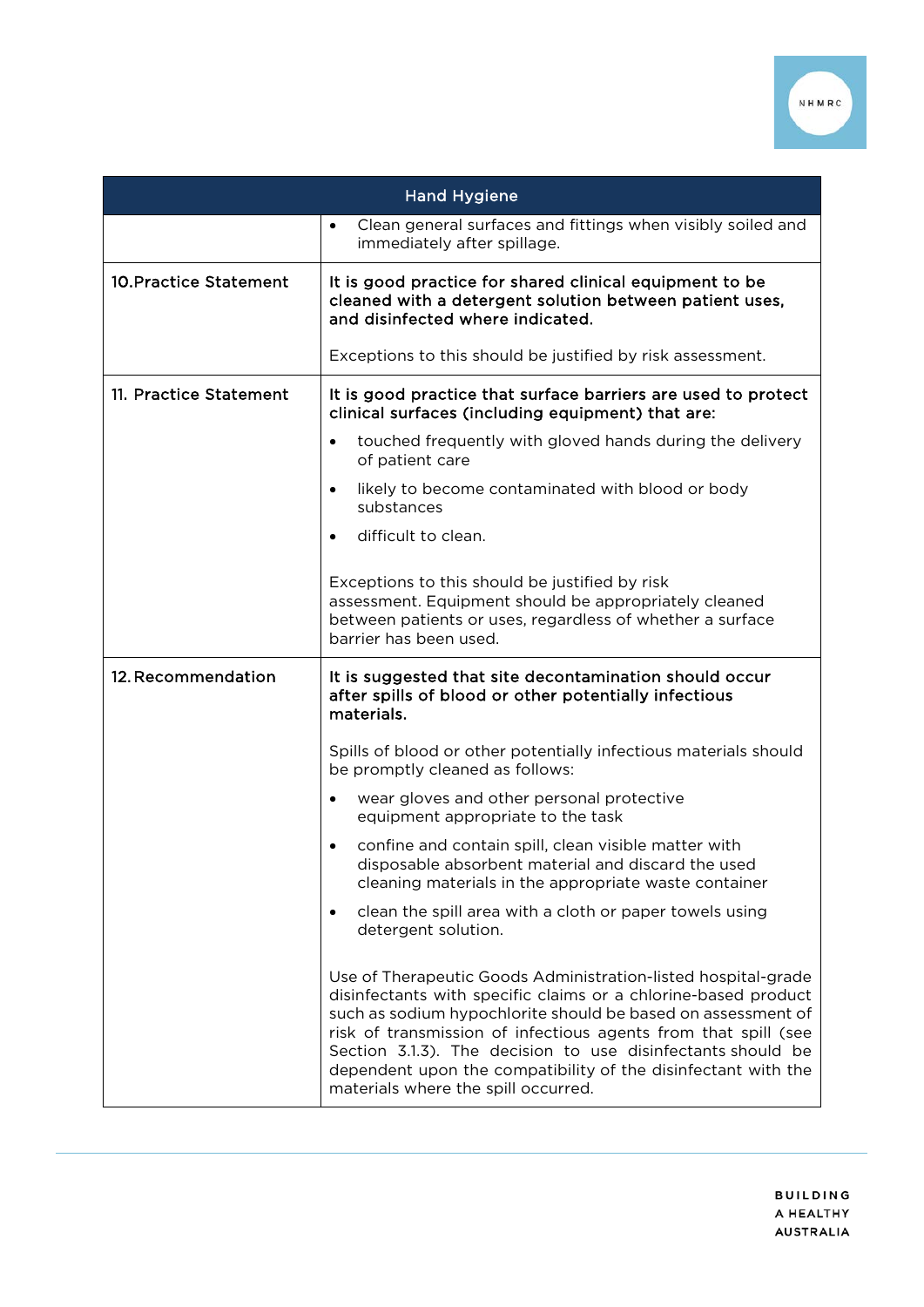

| <b>Hand Hygiene</b>                  |                                                                                                                                                                                                                                                                                          |
|--------------------------------------|------------------------------------------------------------------------------------------------------------------------------------------------------------------------------------------------------------------------------------------------------------------------------------------|
| 13. Practice Statement               | It is good practice to use a chlorine-based product such as<br>sodium hypochlorite or a Therapeutic Goods<br>Administration-listed hospital-grade disinfectant with<br>specific claims in addition to standard cleaning practices<br>to effectively manage norovirus specific outbreaks. |
| <b>Emerging disinfection methods</b> |                                                                                                                                                                                                                                                                                          |
| 14. Recommendation                   | It is suggested that sodium hypochlorite disinfection be<br>used as an adjunct to standard cleaning in healthcare<br>facilities.                                                                                                                                                         |
|                                      | The use of sodium hypochlorite disinfection in addition to a<br>detergent solution is suggested for terminal cleans of rooms<br>of patients known or suspected to have C. difficile associated<br>disease or multi-drug resistant organisms.                                             |
|                                      | The use of sodium hypochlorite disinfection in addition to<br>detergent solution is suggested to terminate outbreaks of C.<br>difficile.                                                                                                                                                 |
| 15. Recommendation                   | The effectiveness of hydrogen peroxide vapour<br>disinfection as an adjunct to routine cleaning in healthcare<br>facilities is yet to be established. Therefore routine use is<br>not suggested in healthcare facilities.                                                                |
|                                      | Hydrogen peroxide vapour may be considered in high-risk<br>settings and during outbreaks when other disinfection options<br>have been exhausted.                                                                                                                                         |
| 16. Recommendation                   | The effectiveness of ultra-violet light disinfection as an<br>adjunct to routine terminal cleaning in healthcare facilities<br>is yet to be established. Therefore routine use is not<br>suggested in healthcare facilities.                                                             |
|                                      | Ultra-violet light disinfection may be considered in high-risk<br>settings and during outbreaks when other disinfection options<br>have been exhausted.                                                                                                                                  |
| 17. Recommendation                   | The effectiveness of ultra-violet light disinfection in<br>combination with sodium hypochlorite for terminal<br>cleaning in healthcare facilities is yet to be established.<br>Therefore routine use is not suggested in healthcare<br>facilities.                                       |
|                                      | Ultra-violet light disinfection in combination with sodium<br>hypochlorite may be considered in high-risk settings and                                                                                                                                                                   |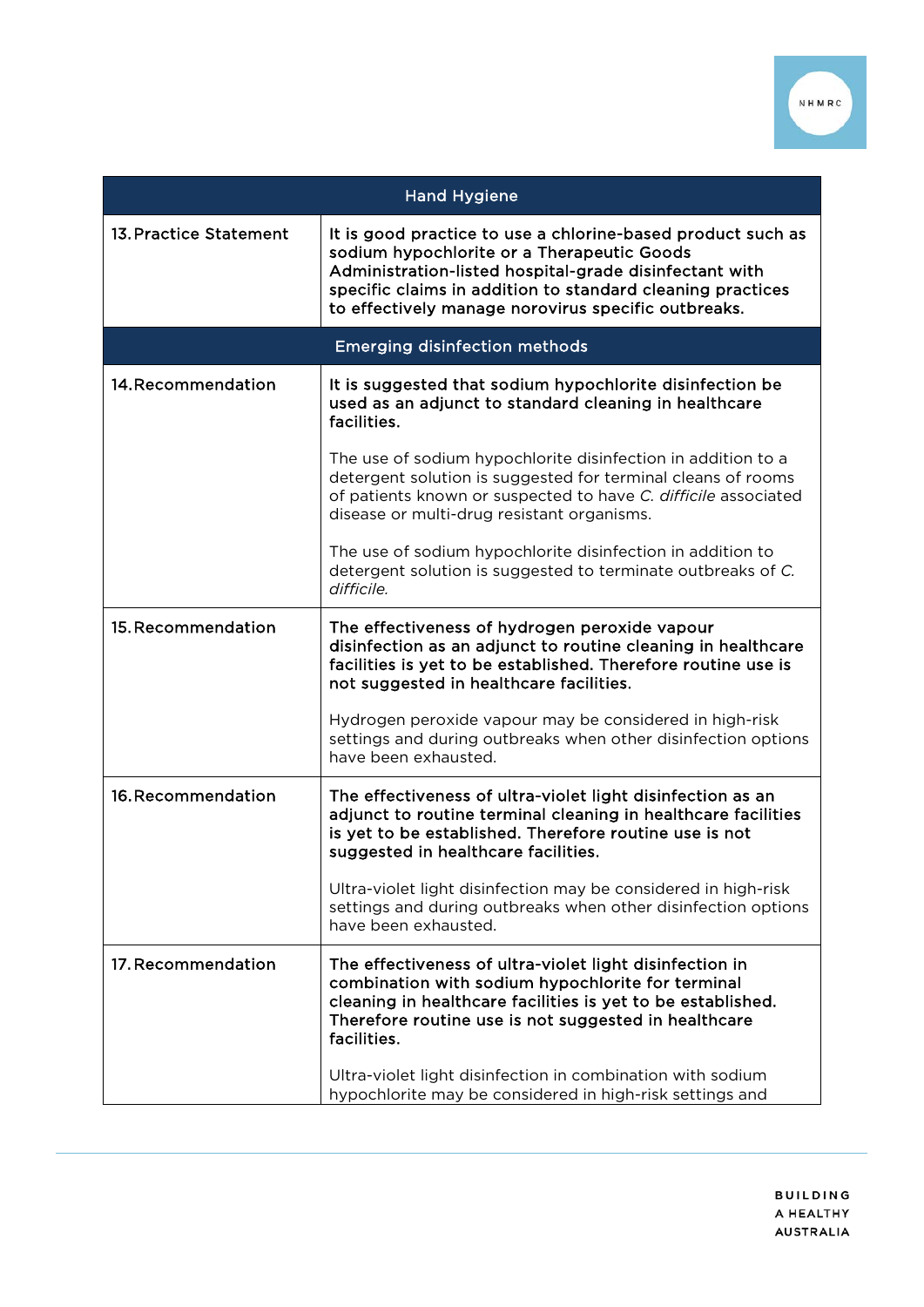

| <b>Hand Hygiene</b>        |                                                                                                                                                                                                                                                                 |
|----------------------------|-----------------------------------------------------------------------------------------------------------------------------------------------------------------------------------------------------------------------------------------------------------------|
|                            | during outbreaks when other disinfection options have been<br>exhausted.                                                                                                                                                                                        |
| 18. Recommendation         | The effectiveness of surfaces, fittings or furnishing<br>containing materials with antimicrobial properties in<br>healthcare facilities is yet to be established. Therefore<br>routine use is not suggested in healthcare facilities.                           |
|                            | <b>Aseptic Technique</b>                                                                                                                                                                                                                                        |
| 19. Recommendation         | It is suggested that sterile gloves are used for aseptic<br>procedures and contact with sterile sites.                                                                                                                                                          |
| <b>Contact precautions</b> |                                                                                                                                                                                                                                                                 |
| 20. Recommendation         | It is suggested that contact precautions, in addition to<br>standard precautions, are implemented in the presence of<br>known or suspected infectious agents that are spread by<br>direct or indirect contact with the patient or the patient's<br>environment. |
| 21. Recommendation         | It is suggested that appropriate hand hygiene be<br>undertaken and personal protective equipment worn to<br>prevent contact transmission.                                                                                                                       |
|                            | It is suggested that when working with patients who require<br>contact precautions, healthcare workers should:                                                                                                                                                  |
|                            | perform hand hygiene<br>$\bullet$                                                                                                                                                                                                                               |
|                            | put on gloves and gown upon entry to the patient-care<br>$\bullet$<br>area                                                                                                                                                                                      |
|                            | if performing multiple tasks whilst in the patient-care area,<br>apply the principles of standard precautions and remove<br>gloves, perform hand hygiene and apply clean gloves<br>between tasks when required to minimise risk of infection<br>transmission    |
|                            | ensure that clothing and skin do not contact potentially<br>$\bullet$<br>contaminated environmental surfaces                                                                                                                                                    |
|                            | remove gown and gloves and perform hand hygiene<br>$\bullet$<br>before leaving the patient-care area.                                                                                                                                                           |
| 22. Recommendation         | It is suggested that patient-dedicated equipment or single-<br>use patient-care equipment be used for patients on<br>contact precautions.                                                                                                                       |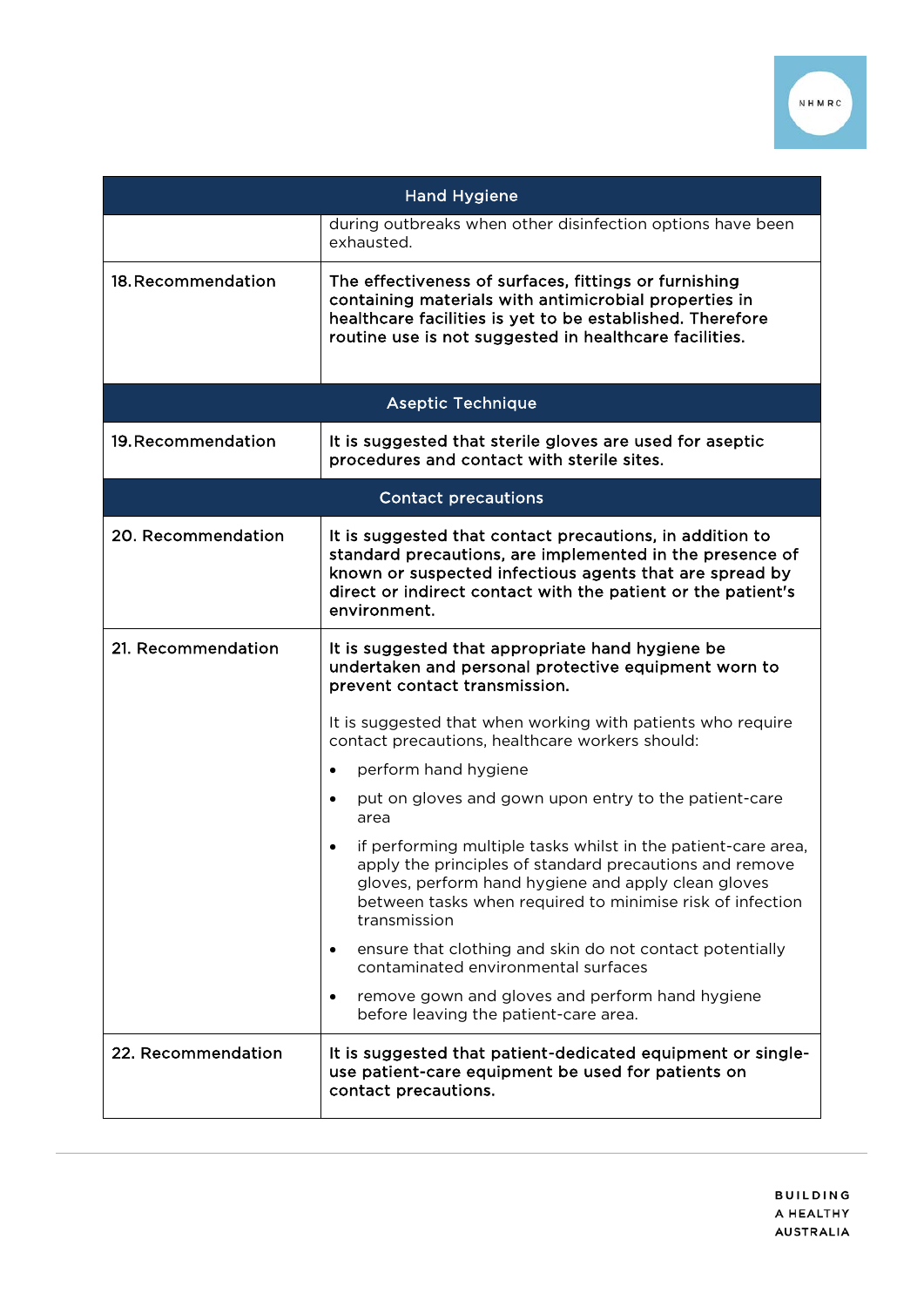

| <b>Hand Hygiene</b>         |                                                                                                                                                                                                                                                                               |
|-----------------------------|-------------------------------------------------------------------------------------------------------------------------------------------------------------------------------------------------------------------------------------------------------------------------------|
|                             | If common use of equipment for multiple patients is<br>unavoidable, clean the equipment and allow it to dry before<br>use on another patient.                                                                                                                                 |
|                             | <b>Droplet precautions</b>                                                                                                                                                                                                                                                    |
| 23. Recommendation          | It is suggested that droplet precautions, in addition to<br>standard precautions, are implemented for patients known<br>or suspected to be infected with agents transmitted by<br>respiratory droplets that are generated by a patient when<br>coughing, sneezing or talking. |
| 24. Recommendation          | It is suggested that a surgical mask should be worn when<br>entering a patient-care environment to prevent droplet<br>transmission.                                                                                                                                           |
| 25. Practice Statement      | It is good practice to place patients who require droplet<br>precautions in a single-patient room.                                                                                                                                                                            |
| <b>Airborne precautions</b> |                                                                                                                                                                                                                                                                               |
| 26. Recommendation          | It is recommended that airborne precautions, in addition to<br>standard precautions, are implemented in the presence of<br>known or suspected infectious agents that are transmitted<br>person-to-person by the airborne route.                                               |
| 27. Recommendation          | It is suggested that a correctly fitted P2 respirator is worn<br>when entering the patient-care area when an airborne-<br>transmissible infectious agent is known or suspected to be<br>present.                                                                              |
| 28. Practice Statement      | It is good practice to place patients on airborne<br>precautions in a negative pressure room (Class N/Type 5)<br>with bathroom facilities or in a room from which air does<br>not circulate to other areas.                                                                   |
|                             | Exceptions to this should be justified by risk assessment.                                                                                                                                                                                                                    |
|                             | Personal protective equipment                                                                                                                                                                                                                                                 |
| 29. Recommendation          | It is suggested that clean aprons/gowns should:                                                                                                                                                                                                                               |
|                             | be appropriate to the task being undertaken<br>$\bullet$                                                                                                                                                                                                                      |
|                             | be worn for a single procedure or episode of patient care<br>where contamination with body substances is likely.                                                                                                                                                              |
|                             | The used apron/gown should be removed in the area where<br>the episode of patient care takes place.                                                                                                                                                                           |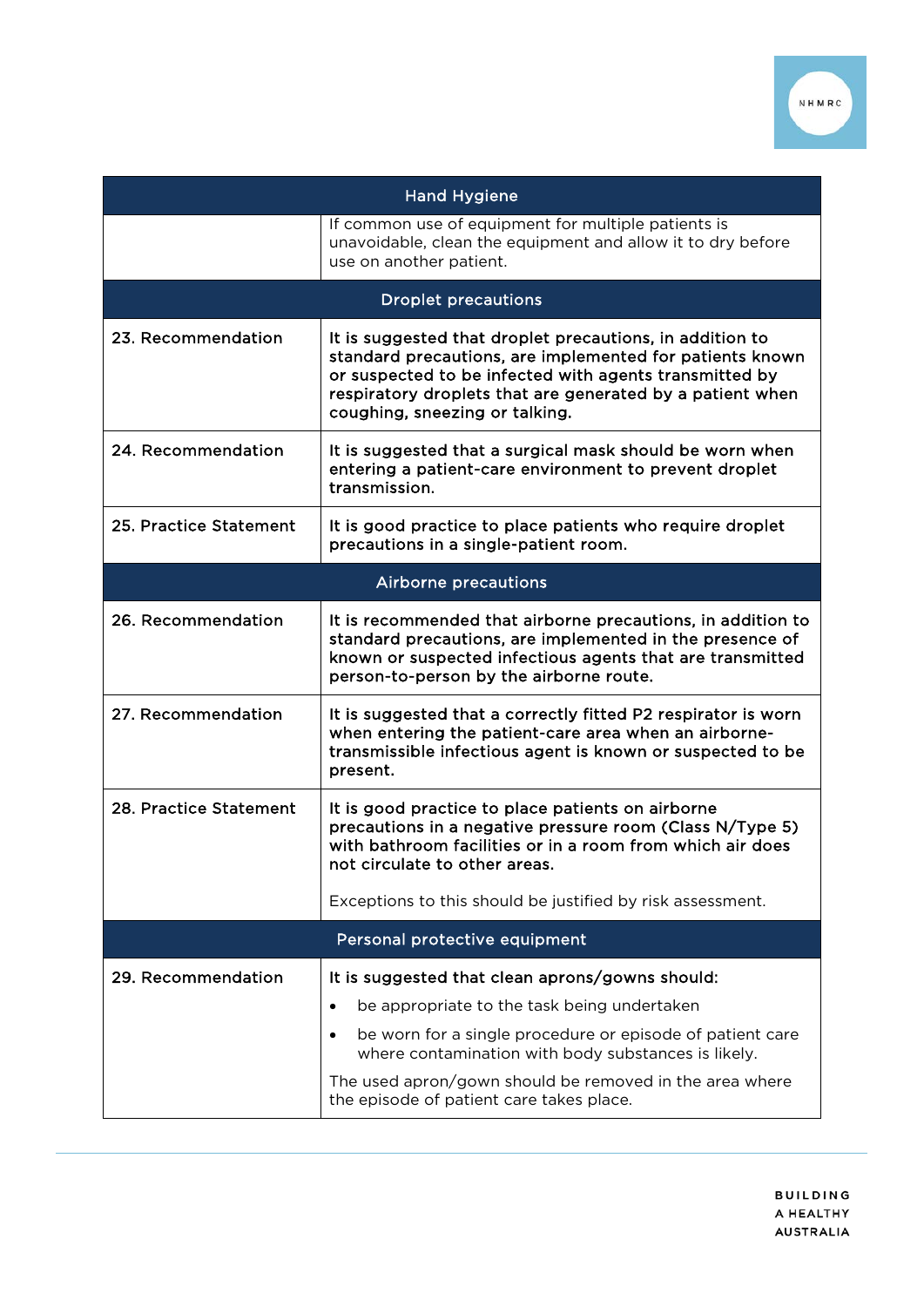

| <b>Hand Hygiene</b>                   |                                                                                                                                                                                                                             |
|---------------------------------------|-----------------------------------------------------------------------------------------------------------------------------------------------------------------------------------------------------------------------------|
| 30. Recommendation                    | It is suggested that face and eye protection should<br>be worn during procedures that generate splashes or<br>sprays of blood and body substances into the face and<br>eyes.                                                |
| 31. Recommendation                    | It is suggested that single-use, fit for purpose gloves are<br>worn for:                                                                                                                                                    |
|                                       | each invasive procedure<br>$\bullet$                                                                                                                                                                                        |
|                                       | contact with sterile sites and non-intact skin or mucous<br>$\bullet$<br>membranes                                                                                                                                          |
|                                       | activity that has been assessed as carrying a risk of<br>$\bullet$<br>exposure to blood and body substances.                                                                                                                |
|                                       | Hand hygiene should be performed prior to donning gloves<br>and after gloves are removed.                                                                                                                                   |
|                                       | Gloves must be changed between patients and after every<br>episode of individual care.                                                                                                                                      |
|                                       | Management of multi-resistant organisms                                                                                                                                                                                     |
| 32. Recommendation                    | It is suggested that contact precautions be considered for<br>all patients colonised or infected with a multi-resistant<br>organism (MRO) where there is anticipated patient and/or<br>environmental contact, including:    |
|                                       | performing hand hygiene and putting on gloves and<br>$\bullet$<br>gowns before entering the patient-care area                                                                                                               |
|                                       | using patient-dedicated or single-use non-critical patient-<br>$\bullet$<br>care equipment                                                                                                                                  |
|                                       | using a single-patient room or, if unavailable, cohorting<br>$\bullet$<br>patients with the same strain of MRO in designated<br>patient-care areas (upon approval from the healthcare<br>facility's Infection Control Team) |
|                                       | ensuring consistent cleaning and disinfection of surfaces in<br>$\bullet$<br>close proximity to the patient and those likely to be<br>touched by the patient and healthcare workers.                                        |
| 33. Practice Statement                | It is good practice for healthcare facilities to maintain a<br>surveillance system to record the presence of all multi-<br>resistant organisms.                                                                             |
| Outbreak investigation and management |                                                                                                                                                                                                                             |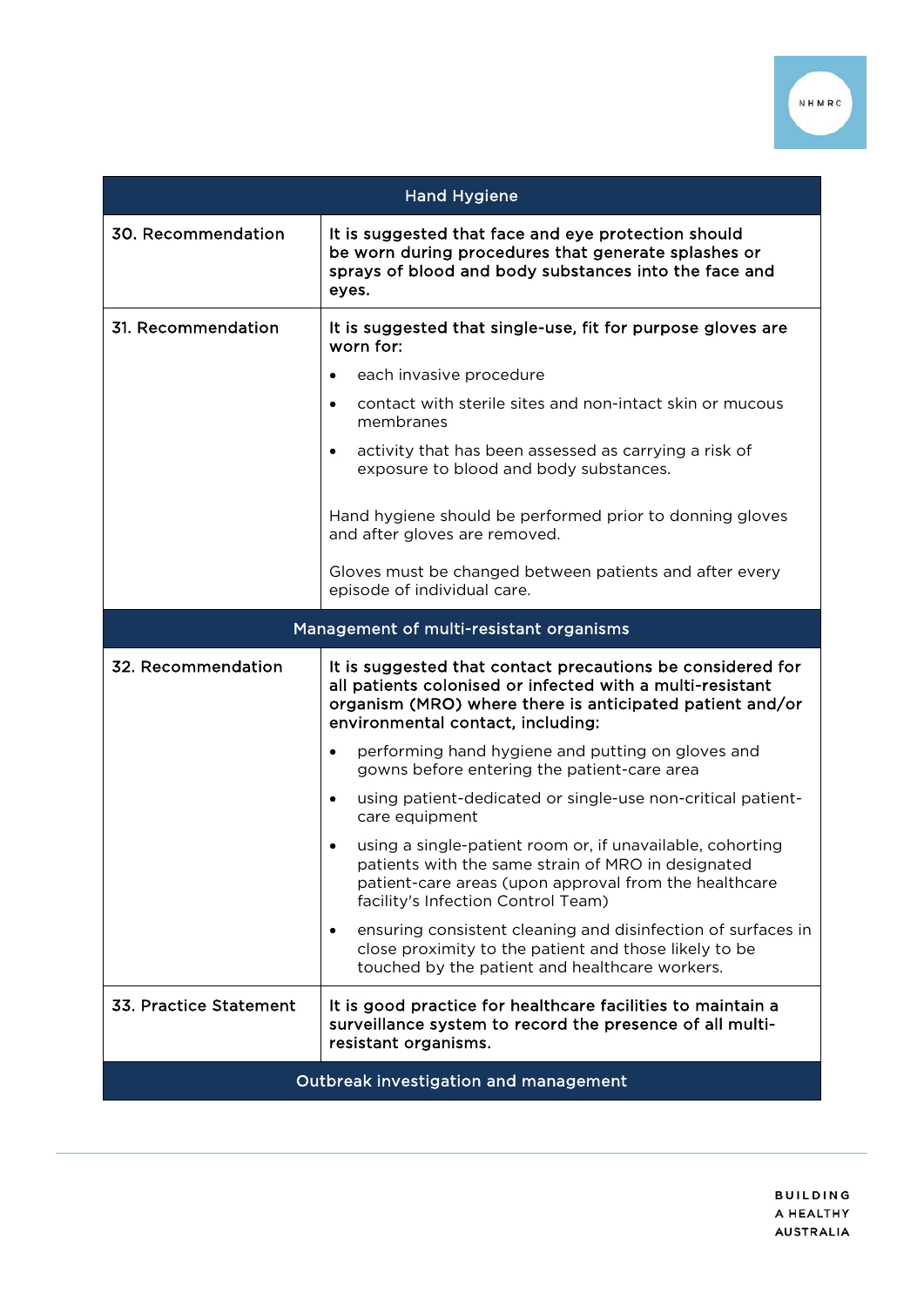

| <b>Hand Hygiene</b>             |                                                                                                                                                                                                                                                                                                                                                                                                                                                                                                                                                                                                           |
|---------------------------------|-----------------------------------------------------------------------------------------------------------------------------------------------------------------------------------------------------------------------------------------------------------------------------------------------------------------------------------------------------------------------------------------------------------------------------------------------------------------------------------------------------------------------------------------------------------------------------------------------------------|
| 34. Practice Statement          | It is good practice for all outbreaks, however minor, to be<br>investigated promptly and thoroughly and the outcomes of<br>the investigations documented.                                                                                                                                                                                                                                                                                                                                                                                                                                                 |
| 35. Practice Statement          | It is good practice to consider the use of early bay closures<br>to control known or suspected norovirus outbreaks rather<br>than ward/unit closures.                                                                                                                                                                                                                                                                                                                                                                                                                                                     |
|                                 | Rather than closing an entire ward or unit to manage an<br>outbreak of norovirus in a healthcare facility, it may be more<br>efficient to control an outbreak through cohorting<br>symptomatic patients in bays. If taken, this approach needs to<br>be implemented promptly and early (within three days of the<br>first case becoming ill) in combination with adequate infection<br>control strategies.                                                                                                                                                                                                |
| <b>Invasive medical devices</b> |                                                                                                                                                                                                                                                                                                                                                                                                                                                                                                                                                                                                           |
| 36. Practice Statement          | It is good practice for healthcare facilities to develop,<br>implement and review processes to address the insertion,<br>use and maintenance, and removal of invasive medical<br>devices. These processes should be centred on the<br>principles of only using devices if they are deemed<br>essential, and removing them as soon as no longer needed.<br>Healthcare facilities should undertake a risk assessment to<br>assist with determining appropriate procedures and timing for<br>the removal of invasive medical devices and for the<br>surveillance and management of invasive medical devices. |
|                                 | <b>Clinical governance</b>                                                                                                                                                                                                                                                                                                                                                                                                                                                                                                                                                                                |
| 37. Practice Statement          | It is good practice for healthcare facilities to have effective<br>clinical handover processes in place that includes infection<br>risks.                                                                                                                                                                                                                                                                                                                                                                                                                                                                 |
|                                 | Healthcare facilities should develop and implement a<br>structured system for clinical handover, including documented<br>policies and protocols.                                                                                                                                                                                                                                                                                                                                                                                                                                                          |
| <b>Risk management</b>          |                                                                                                                                                                                                                                                                                                                                                                                                                                                                                                                                                                                                           |
| <b>38. Practice Statement</b>   | It is good practice to use chlorhexidine in appropriate<br>situations and only when clinically indicated.                                                                                                                                                                                                                                                                                                                                                                                                                                                                                                 |
|                                 | Healthcare professionals should consider the appropriateness<br>of using chlorhexidine in every clinical situation, as discussed                                                                                                                                                                                                                                                                                                                                                                                                                                                                          |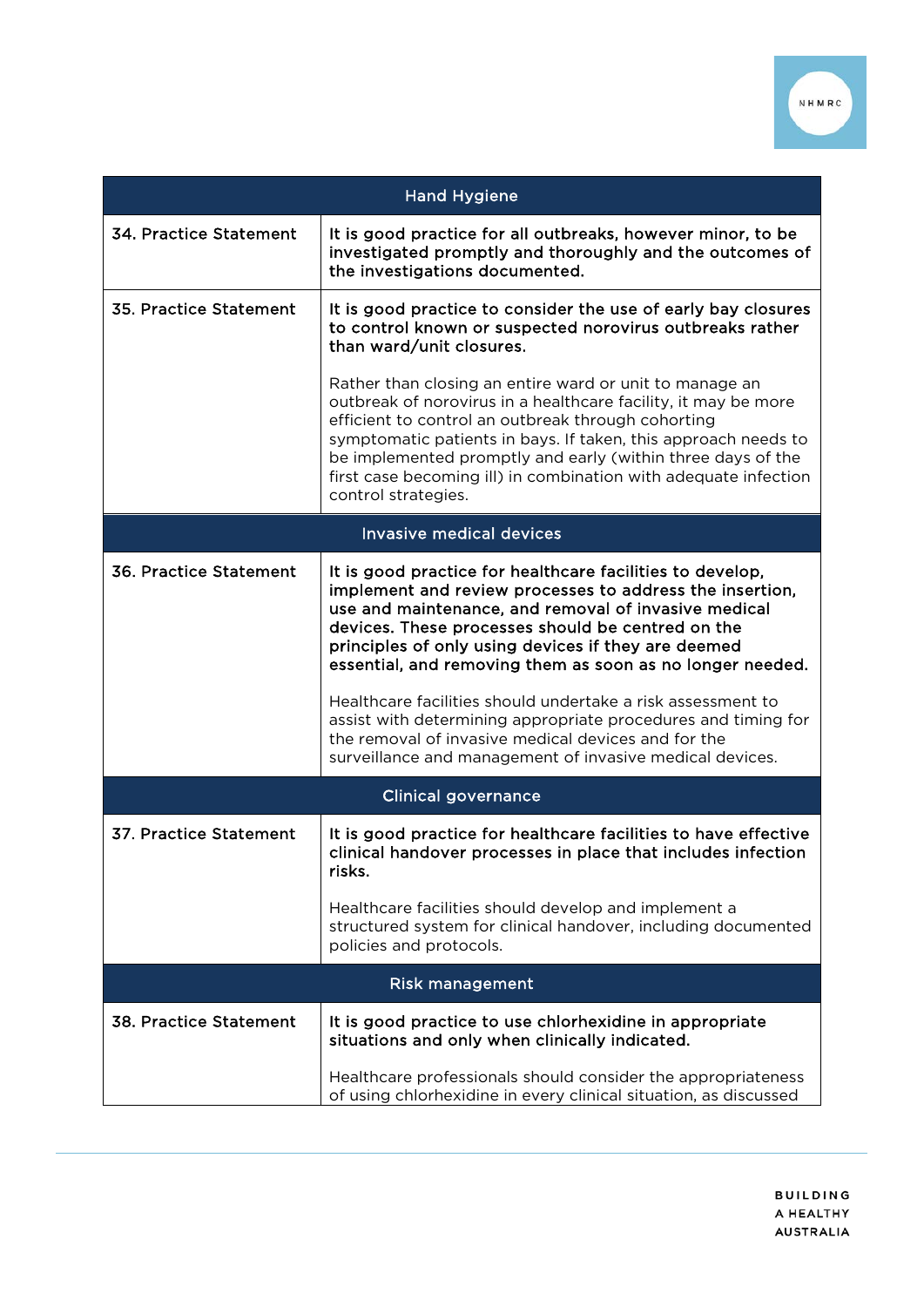

| <b>Hand Hygiene</b>                      |                                                                                                                                                                                                                                                                                                                                            |
|------------------------------------------|--------------------------------------------------------------------------------------------------------------------------------------------------------------------------------------------------------------------------------------------------------------------------------------------------------------------------------------------|
|                                          | in these Guidelines.                                                                                                                                                                                                                                                                                                                       |
|                                          | Chlorhexidine-containing products, devices or solutions must<br>never be used on or around patients with known chlorhexidine<br>sensitivity.                                                                                                                                                                                               |
| 39. Practice Statement                   | It is good practice to include chlorhexidine in a healthcare<br>facility's chemical register. Any adverse reactions to<br>chlorhexidine should be maintained in an organisational<br>risk register and reported to the Therapeutic Goods<br>Administration.                                                                                |
| Health status screening and immunisation |                                                                                                                                                                                                                                                                                                                                            |
| 40. Statutory<br>Requirement             | It is recommended that all healthcare workers to be<br>vaccinated in accordance with the recommendations for<br>healthcare workers in the Australian Immunisation<br>Handbook.                                                                                                                                                             |
|                                          | Note: The advice reflects recommended practice supported by<br>strong evidence. Healthcare facilities must also consider<br>relevant state, territory and/or Commonwealth legislation<br>regarding mandatory vaccination programs for healthcare<br>workers.                                                                               |
|                                          | Exclusion periods for healthcare workers with acute infections                                                                                                                                                                                                                                                                             |
| 41. Practice Statement                   | It is good practice for healthcare workers and visitors to<br>adhere to norovirus exclusion periods.                                                                                                                                                                                                                                       |
|                                          | Healthcare workers should not be at work from symptom<br>onset until 48 hours after symptom resolution. On returning to<br>the healthcare facility, healthcare workers should adhere to<br>appropriate hand hygiene practices.                                                                                                             |
| <b>Education and Training</b>            |                                                                                                                                                                                                                                                                                                                                            |
| 42. Practice Statement                   | It is good practice for infection control professionals to<br>partake in ongoing professional development in order to<br>gain the necessary expertise to fulfil their role. Infection<br>prevention and control staff at all levels should be<br>supported to access formal and informal education and<br>training relevant to their role. |